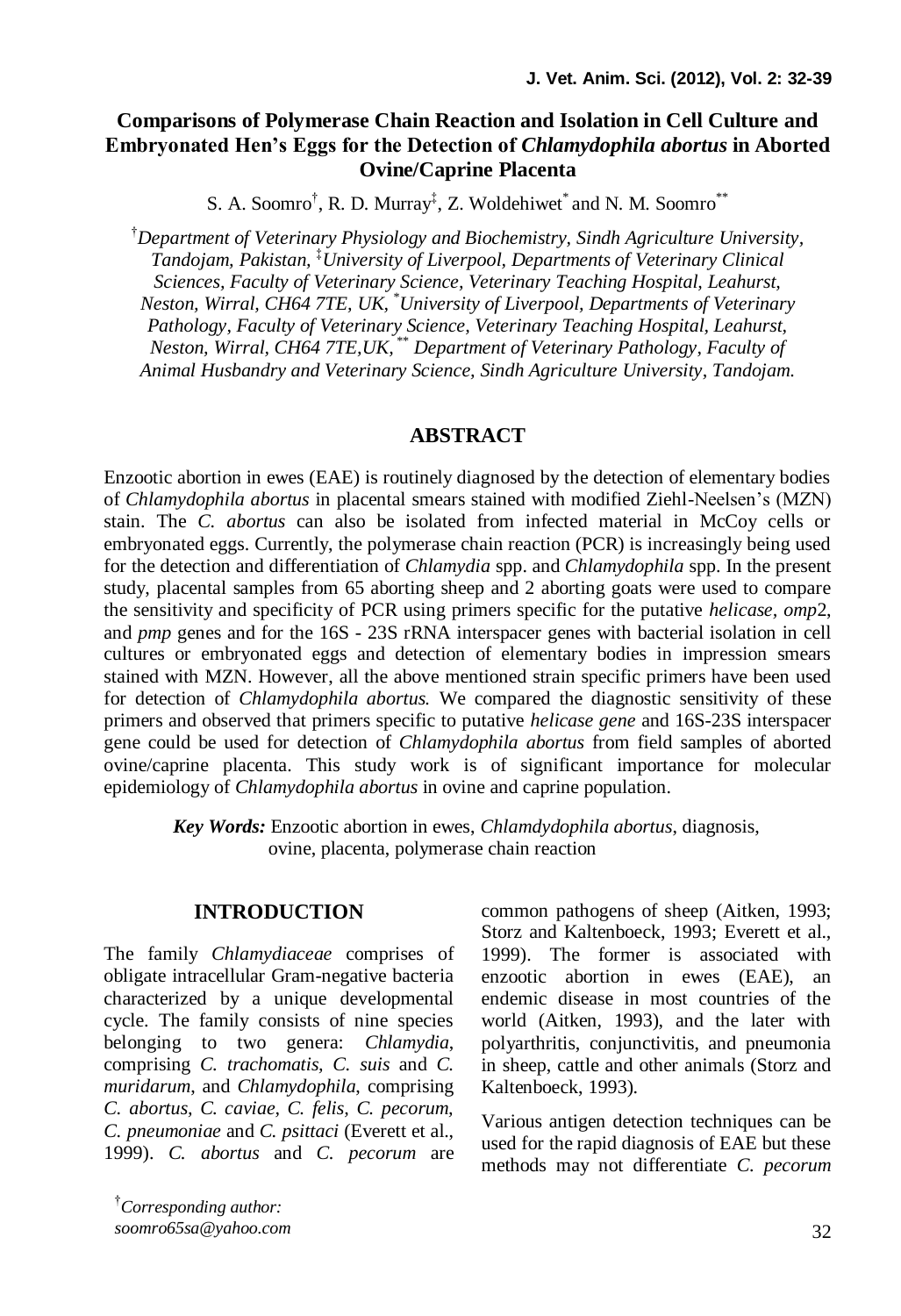which is commonly present in the gastrointestinal tract of sheep and cattle, and their differentiation by cultivation in culture and by serology is labour-intensive and timeconsuming (Andersen, 1991). The demonstration of a rise of antibody titres against *C. abortus* can be used to establish retrospective serological diagnosis in animals which had aborted but not all animals readily seroconvert and *C. abortus* and *C. pecorum* share common antigens. Interpretation of serological tests is further complicated by antigenic cross-reactivity with other Gram negative bacteria. To improve the specificity of serological test, *C. abortus* specific recombinant antigens and monoclonal antibodies to some of the surface antigens have been developed for use in ELISA (Salti-Montesanto et al., 1997; Buendia et al., 2001; Longbottom et al., 2001). Recent advances in molecular biology have greatly helped to simplify the differentiation of species belonging to the genera *Chlamydia* and *Chlamydophila*  (Everett et al., 1999).

Enzootic abortion in ewes (EAE) is routinely diagnosed by the detection of elementary bodies of *Chlamydophila abortus* in placental smears stained with modified Ziehl-Neelsen's (MZN) stain. *C. abortus* can also be isolated from infected material in McCoy cells or embryonated eggs; these techniques are considered the 'gold standard'. Currently, the polymerase chain reaction (PCR) is increasingly being used for the detection and differentiation of *Chlamydia* spp. and *Chlamydophila* spp. Primers targeting the genes encoding the interspacer regions of the 16S and 23S ribosomal rRNA genes (Medico et al., 2000), the conserved regions of the genes encoding the outer membrane protein (*omp*2) (Sheehy et al., 1996) the putative *helicase*  gene and genes encoding the polymorphic outer membrane proteins (pmp) (Laurucao et al., 2001) have been used to improve sensitivity and specificity of detection. The aim of the present study was to compare staining with MZN and isolation in McCoy cells or embryonated eggs with the detection of nucleic acids using primers to amplify fragments of the 16S-23 gene interspacer region and the *omp2, pmp* and *helicase* genes for the detection of *C. abortus* in the placentae of ewes and goats that had aborted.

# **MATERIALS AND METHODS**

## **Source of Clinical Samples**

Sixty-five placenta from ewes and 2 from goats that had aborted during late gestation were generously supplied by the Veterinary Laboratories Agency (VLA) at Carmarthen and Shrewsbury during the lambing seasons of 2004 and 2005. Ten control ovine placenta were obtained from the Animal Husbandry Farm, University of Liverpool, UK.

### **Detection and Isolation of** *C. abortus*

The presence of *C. abortus* in placental tissues was investigated by staining smears from the cotyledons of aborted placenta with MZN, by isolation in McCoy cells or embryonated eggs and by PCR as described below.

*MZN staining***:** Impression smears of tissue from highly vascularized areas of cotyledonary and intercotyledonary placenta were made on glass microscope slides and fixed by gentle heating. The smears were stained for 10 minutes with carbol fuchsin. They were then washed with tap water and decolorized with 0.5% acetic acid, washed and counterstained with methylene blue for 10 seconds. The washed and dried slides were examined with microscope under 40X lens for the presence of inclusions of red elementary bodies against a blue background. The MZN staining was scored as ++ for smears showing multiple inclusions, + showing a few dispersed elementary bodies and – for no inclusion.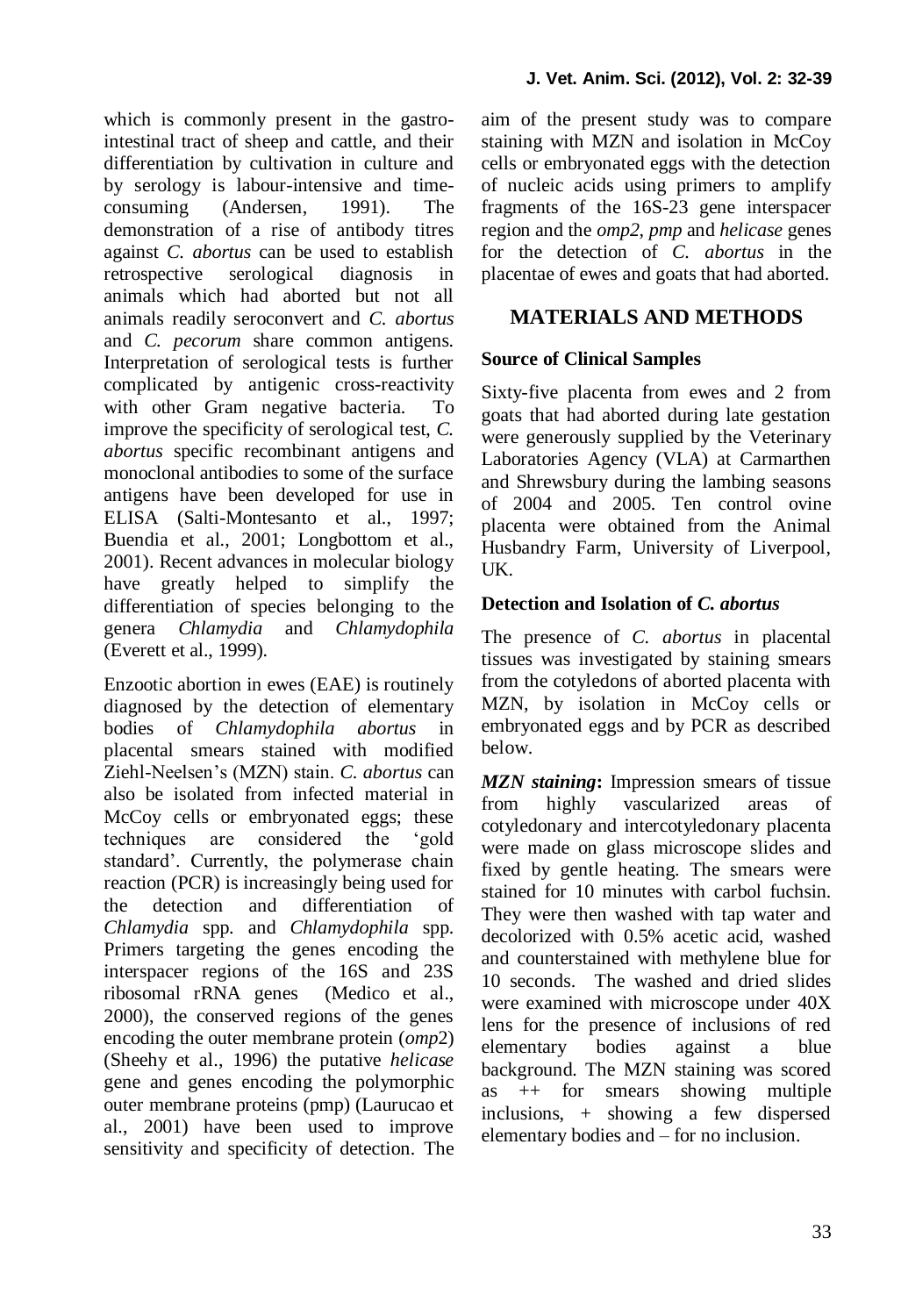*Preparation of samples for isolation of C. abortus and DNA extraction:* The placental tissues from the cotyledon and intercotyledonary regions were homogenized by grinding in a sterile pestle mortar. These tissues were then suspended in transport medium containing streptomycin (1mg/mL), vancomycin (1mg/mL), gentamycin (50 μg/mL) to make a 10% suspension and treated with 3 cycles of sonication at maximum amplitude (Vibra Cell, Sonic Inc, Danbury, CT, USA), with each cycle lasting 15 seconds. After centrifugation at 200*g* for 10 minutes, the supernatants were collected and aliquoted in small volumes. These were either stored at  $-70^{\circ}$ C or used immediately for the isolation of *C. abortus* in McCoy cell and embryonated eggs or for the extraction of DNA.

*Isolation of C. abortus:* Monolayers of McCoy cells were seeded onto 24-well plates or  $25 \text{ cm}^2$  flasks and once the cells had formed confluence, 500 μL of the inoculums was added before centrifuging the flasks for 30 minutes at 400 x *g*. The flasks were then pre-incubated for 2 hours at  $37^{\circ}$ C under a humidified atmosphere and  $5\%$  CO<sub>2</sub>. After removing the supernatant, fresh growth medium (Medium 199 with Earle's salt, Gibco, Paisley, UK), containing, vancomycin (100μg/mL), streptomycin (100 μg/mL), gentamycin (50 μg/mL) and amphotericin B  $(5 \mu g/mL)$ , FCS  $(2\%)$  and cycloheximide (0.5 μg/mL) was added and the plates incubated 24-96 hours. Cytospin smears were prepared on glass slides every 24 hours, air-dried, stained with a rapid Romanowsky staining kit (Diff-Quick, HD Supplies, Rabans Lane Industrial Estate, Aylesbury, UK) and the cells examined under a light microscope for the presence of typical inclusion bodies.

The same samples were also used for the isolation of *C. abortus* in the yolk sac membranes of 7-day-old embryo-nated hen's eggs. For this purpose, 7-8 day old embryonated eggs obtained from specificpathogen-free (SPF) flock were inoculated through the yolk sac after cleaning the shell with 70% ethanol, marking air sac with a pencil, followed by drilling a small hole into the shell over the top of the air sac. After injecting about 300 μL of the inoculums, the hole was sealed with nail varnish.

The eggs were incubated at  $37^{\circ}$ C for 9 days and candled daily to detect embryonic death; those eggs in which the embryo died within 24 hours after infection were discarded. Thereafter, eggs containing dead embryos were kept at  $4^{\circ}$ C overnight and the yolk sac membranes were aseptically harvested in a safety cabinet after washing the eggshells with methanol. The yolk sac was washed twice with PBS (pH 7.2) and then cut into small pieces to be ground with a pestle and mortar to prepare a cell suspension as described earlier and the presence of *C. abortus* confirmed by staining impression smears with MZN, further isolation in McCoy cells or by the detection of specific DNA by PCR as described below.

*Polymerase chain reaction (PCR):* DNA was extracted from homogenized placental tissue supernatant, yolk sac membrane suspension and McCoy cell cultures by the ammonia digestion method as described previously. Briefly, 50μL of the sample was placed in a 1.5mL DNA/RNA free 'sure lock' microcentrifuge tube, and 500 μL of  $1.25\%$  NH<sub>3</sub> solution added. After mixing by vortex and centrifugation, the tubes were placed in a preheated heating block at  $100^{\circ}$ C for 30 minutes. The tubes were removed and the process repeated until the evaporation has reduced the volume to about half of the original volume. Ten-fold dilution of the DNA extract were then prepared in RNase-DNase-free DEPC water and stored at  $-20^{\circ}$ C as 100 μL aliquots in RNase-DNase- free 0.5mL micro tubes. The DNA extracts prepared from yolk sacs infected with the reference strain S26/3 of *C. abortus* and T22 of *C. pecorum* were used as positive controls and extracts prepared from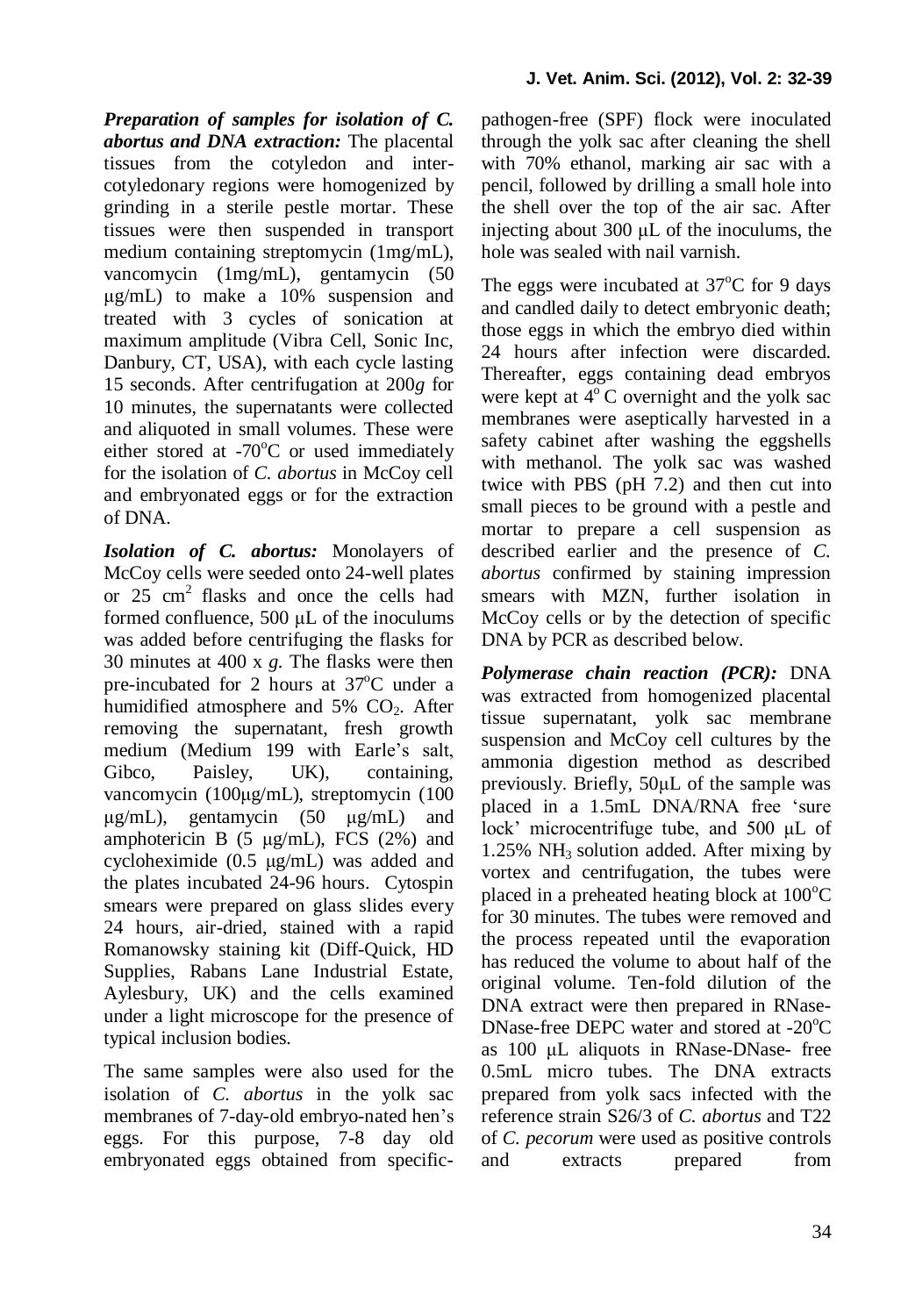| Target gene          | Primer sequence                           | Reference            |
|----------------------|-------------------------------------------|----------------------|
| Helicase             | F: 5' TGG TAT TCT TGC CGA TGA C 3', R: 5' | Creelan and          |
|                      | GAT CGT AAC TGC TTA ATA AAC CG 3'         | McCllough, (2000)    |
| $omp2$ gene specific | F: 5' TCA GTG CCA ATC CGT CGA TA 3', R:   | Sheehy et al. (1996) |
| to C. abortus        | PCR-D2 5' CCT TCT TTA AGA GGT TTT AAA     |                      |
|                      | 3'                                        |                      |
| <i>pmp</i> gene      | F: 5' ATG AAA CAT CCA GTC TAC TCG-3',     | Laroucau et al.      |
|                      | R: 5' TTG TGT AGT AAT ATT ATC AAA-3'      | (2001)               |
| 16S-23S rRNA         | F: 5' CCC AAG GTG AGG CTG ATG AC 3', R:   | Madico et al. (2000) |
| inter spacer genes   | 5' CAA ACC GTC CTA AGA CAG TTA 3'         |                      |

**Table 1** Primers used for the detection of *Chlamydophila abortus* in aborted ovine placenta

normal ovine placenta, embryonated eggs and McCoy cells as negative controls.

*DNA from other bacteria:* To test for the specificity of the PCR assays DNA extracts were also prepared from *Chlamydophila pecorum*, *Escherichia coli*, *Staphylococcus aureus*, *Campylobacter fetus* and *Anaplasma phagocytophilum*.

*Amplification of DNA:* DNA samples were amplified by polymerase chain reaction. For each reaction 50 μL of a reaction mix was prepared by adding 45μL of super mix (Invitrogen) with each forward and reverse primer and 3 μL template DNA. Samples were prepared in 0.5 mL DNase-RNase free micro centrifuge tubes, placed in the sample block of a PCR machine (Thermohybid PX2, Thermo Fisher Scientific, UK), that was pre programmed for primers specific for amplification of DNA encoding the putative *helicase, omp2, pmp* and *16S-23S* inter spacer genes as previously described (Sheehy et al., 1996; Creelan and McCllough, 2000; Madico et al., 2000; Laroucau et al., 2001). The cyclic conditions for the helicase gene were as described by Creelan and McCllough, (2000) and those for *omp2*, *pmp* and *16S-23S* inter spacer genes were as described by Sheehy et al (1996), Laroucau et al (2001) and Madico et al (2000) respectively. All PCR products underwent electrophoresis in 2% gel. Ten μL samples were prepared by adding  $4\mu$ L loading buffer to 6 μL of PCR product; 2 μL of diluted DNA marker was added to 4μL loading buffer. The samples were then added to each column using 10μL pipette tip, the gel tank covered and power adjusted to 500mAMP and 100V for 20 minutes. The gel was then removed from the tank placed in ethidium bromide for 5-10 minutes, and the gel visualized under UV light.

#### **RESULTS**

Elementary bodies were detected in 66/67 placental samples (98.5%) obtained from aborting sheep and goats after staining with MZN. However, 30 (44.7%) of the positive samples were weakly positive. *C. abortus* was isolated from 63 of 64 (98.4%) placental samples by culture in McCoy Cells and in 28 of 30 (93.3 %) samples inoculated into embryonated eggs.

Using DNA extracted from McCoy cells infected with the reference strain S26/3*,* PCR products 479bp, 330bp, 315bp and 111bp in size were generated using primers for the putative *helicase*, *omp2*, *pmp* and *16S –23S rRNA* interspacer genes respectively. Similar bands were detected using DNA extracted from placental samples obtained from aborting ewes and goats. Highest percent of positive samples were recorded through PCR by amplifying DNA with primers specific to putative *helicase* gene followed by primers specific to the *16S –23S rRNA* interspacer genes, omp2 and *pmp* gene. These results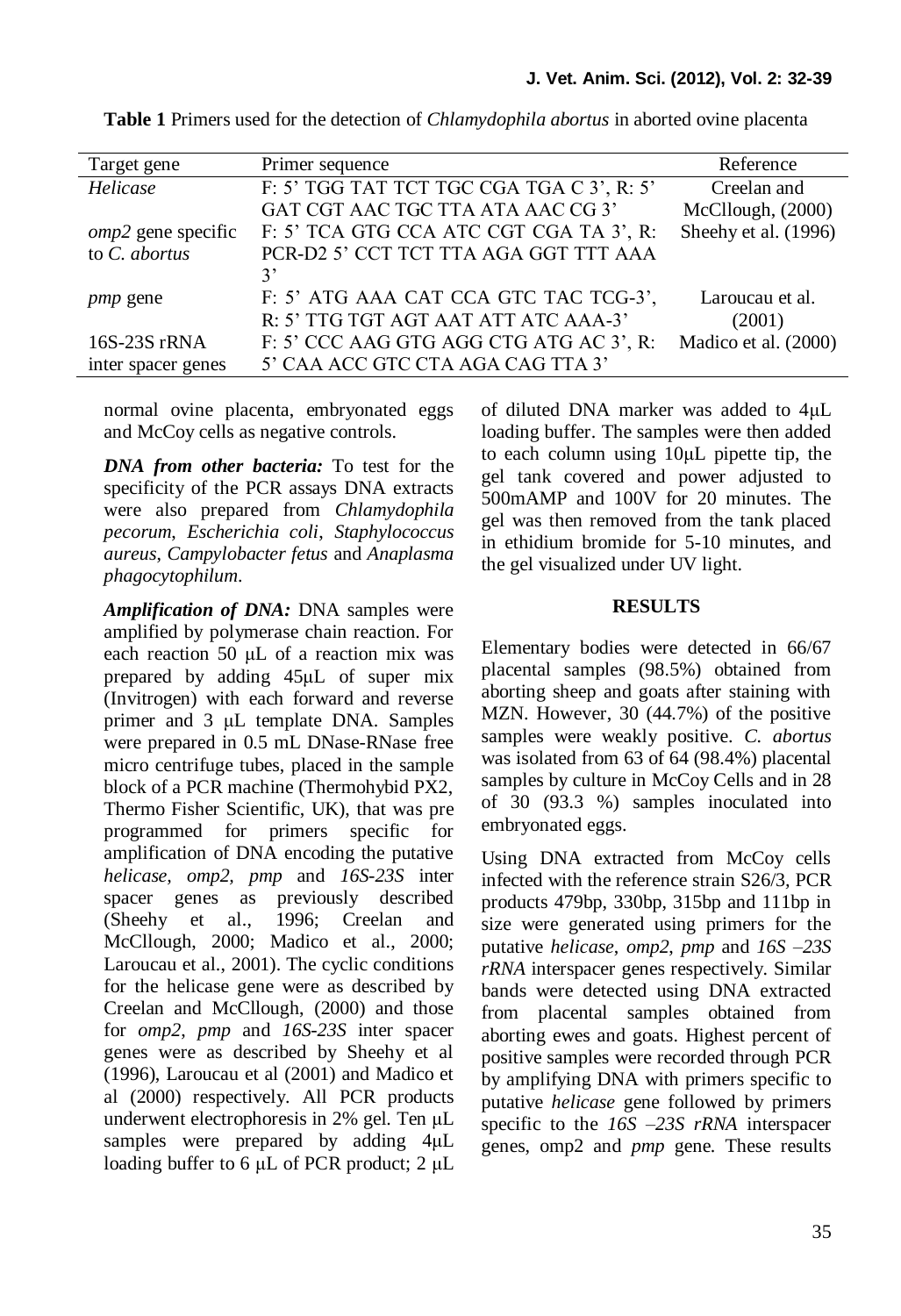show that PCR using the putative *helicase* gene was as sensitive as isolation in McCoy cell culture.

Results comparing the PCR with isolation from McCoy Cell Culture and embryonated hen's egg and other antigen detection methods are shown in Table 2.



**Figure 1** Lane 1-2T34, T22 (*C. pecorum* strains): Lane 3-4, 2WB, 2W7 (field isolates of caprine *C. abortus* Lane 5, S 26/3 (reference *C. abortus* strain): Lane 6-7 (field isolates ovine *C. abortus* strains Lane 8-11, *Staph. aureus*, *E. Coli*, Anaplasma, *Camp fetalis* respectively. Lane 12, Negative control, Lane M. Marker

**M 4 5 6 M 1**  $1, 7, 3$ 89 M 10 11 12



**Figure 2** Lane 1-2T 34, T22 (*C. pecorum* strains): Lane 3-4, ZW6, ZW7 (field isolates of *Caprine caborlus*: Lane 5, S26/3 (reference *C. abortus* strain): Lane 6-7 (field isolates ovine *C. abortus* strains: Lane 8-11, *Staph. aureus*, *E. coli*, Anaplasma, *Camp fetalis* respectively. Lane 12, Negative control; Lane M. Marker



**Figure 3** Lane 1-2T 34, T22 (*C. pecorum* strains): Lane 3-4, ZW6, 2W7 (field isolates of *Caprine caborlus*: Lane 5, S 26/3 (reference *C. abortus* strain): Lane 6-7 (field isolates ovine *C. abortus* strains: Lane 8-11, *Staph. aureus*, *E. coli*, Anaplasma, *Camp fetalis* respectively. Lane 12, Negative control; Lane M. Marker

 $123.1$ . . . . . 10 11 12 --w. ú. me w.  $\overline{\phantom{a}}$ 

**Figure 4** Lane 1-2 T34, T22 (*C. pecorum* strains): Lane 3-4, ZW6, ZW7 (field isolates of caprine *C. abortus*: Lane 5, S26/3 (reference *C. abortus* strain): Lane 6-7 (field isolates ovine *C. abortus* strains: Lane 8-11, *Staph. aureus*, *E. coli*, Anaplasma, *Camp fetalis* respectively. Lane 12, Negative control; Lane M. Marker.

#### **Specificity of the Primers for** *C. abortus*

All four primers amplified DNA obtained from aborted placental samples and reference strain S26/3 of *C. abortus.* None of primers amplified strain T22, T34 of *Chlamydophila pecorum*, *Escherichia coli*, *Staphylococcus aureus*, *Campylo-bacter fetus*, *Anaplasma phago-cytophilum* showing their specificity to *C. abortus* (Figures 1, 2, 3 and 4).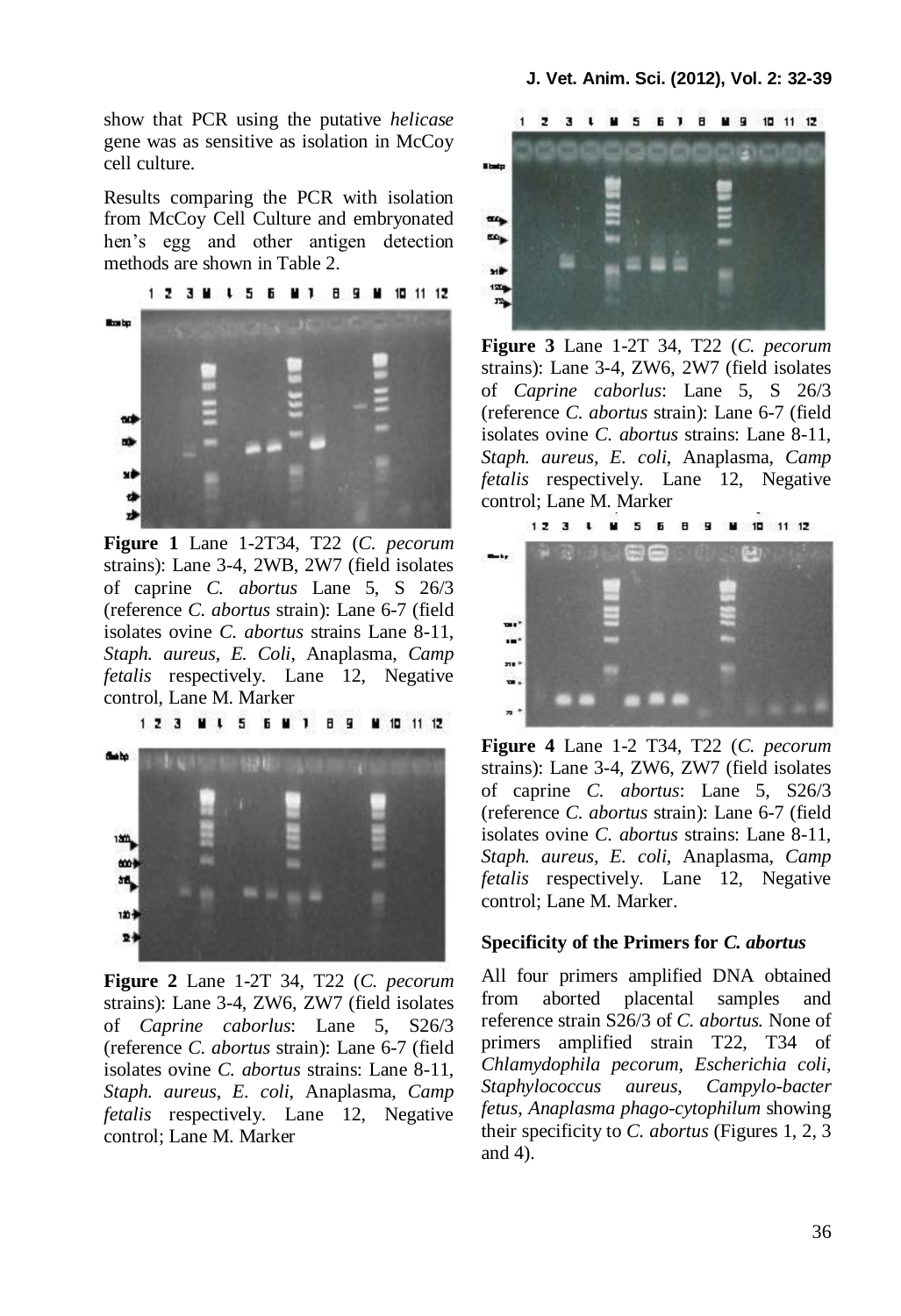| Diagnostic test use          | Number of samples positive.<br>(% ) | Total number of samples<br>tested |
|------------------------------|-------------------------------------|-----------------------------------|
| McCoy cell culture isolation | 63 (98.4)                           | 64                                |
| Embryonated egg isolation    | 28 (93.3)                           | 30                                |
| Clone <sub>8</sub> PCR       | 63 (94.0)                           | 67                                |
| <b>PCR</b><br>omp2           | 50 (74.6)                           | 67                                |
| <b>PCR</b><br>pmp            | 41(61.1)                            | 67                                |
| 16S-23S interspacer PCR      | 61(91.0)                            | 67                                |
| <b>MZN</b>                   | 66 (98.5)                           | 67                                |
| Immunostaining               | 66 (98.5)                           | 67                                |

**Table 2** Comparison of PCR, McCoy cell culture, embryonated egg isolation and other diagnostic test used for detection of *C. abortus*

#### **DISCUSSION**

Most diagnostic veterinary laboratories use the detection of EBs in placental smears stained with MZN for the presumptive diagnosis of EAE, but laboratory confirmation requires isolation in cell culture systems or in embryonated hen's eggs. However, these methods are useful in confirmation but expensive and timeconsuming. Staining with MZN and the isolation in McCoy cell culture and embryonated egg depends on the viable *C. abortus* elementary bodies in the infected material. In the present study, we observed that *C. abortus* was detected in McCoy cells 48 hours after inoculation from those samples which were recorded as  $++$  positive after microscopic examination of MZN stained smears. The other samples were positive 96 hours post-inoclation and from some samples isolation of *C.abortus* in culture was only possible after second passage in McCoy cells. This suggests that speed of growth of *C. abortus* may be related to the number of bacteria present in the inoculum or stage of their developmental cycle. Many other factors such as contamination, storage conditions, and homgenization of tissue may affect on the viability *C.abortus* elementary bodies and cause slow growth and appearance in culture. Furthermore as cultural methods can not differentiate *C. abortus* from *C. pecorum*, the definitive diagnosis of EAE requires further antigenic tests preferentially using monoclonal antibodies (Andersen, 1991). We use immunostaining method for detection of *C. abortus* antigen using anti chlamydophila abortus antibodies; results were as sensitive as of culture method.

In the present study, we compared the sensitivity and specificity of detection of *C. abortus* in ovine placenta by PCR using primers for the *omp*2, putative *helicase, pmp*  and *16S-23S* interspacer genes. *C. abortus* was detected by PCR using primers specific to the *16S-23S* interspacer gene in 61 of 67 (91.0%) of the culture-positive samples compared to 63 of 67 (94%) using primers specific to the putative *helicase, 50* of 67 (74.6%) using primers specific for the *omp2*  gene and in 41 of 67 (61.1 %) samples using primers specific to the *pmp* gene. The lowest detection rates were observed using primers specific to the *pmp* gene. Another weakness of using primers for the *pmp* gene is that the amplicons are not specific to *C. abortus*. These primers were reported to generate 300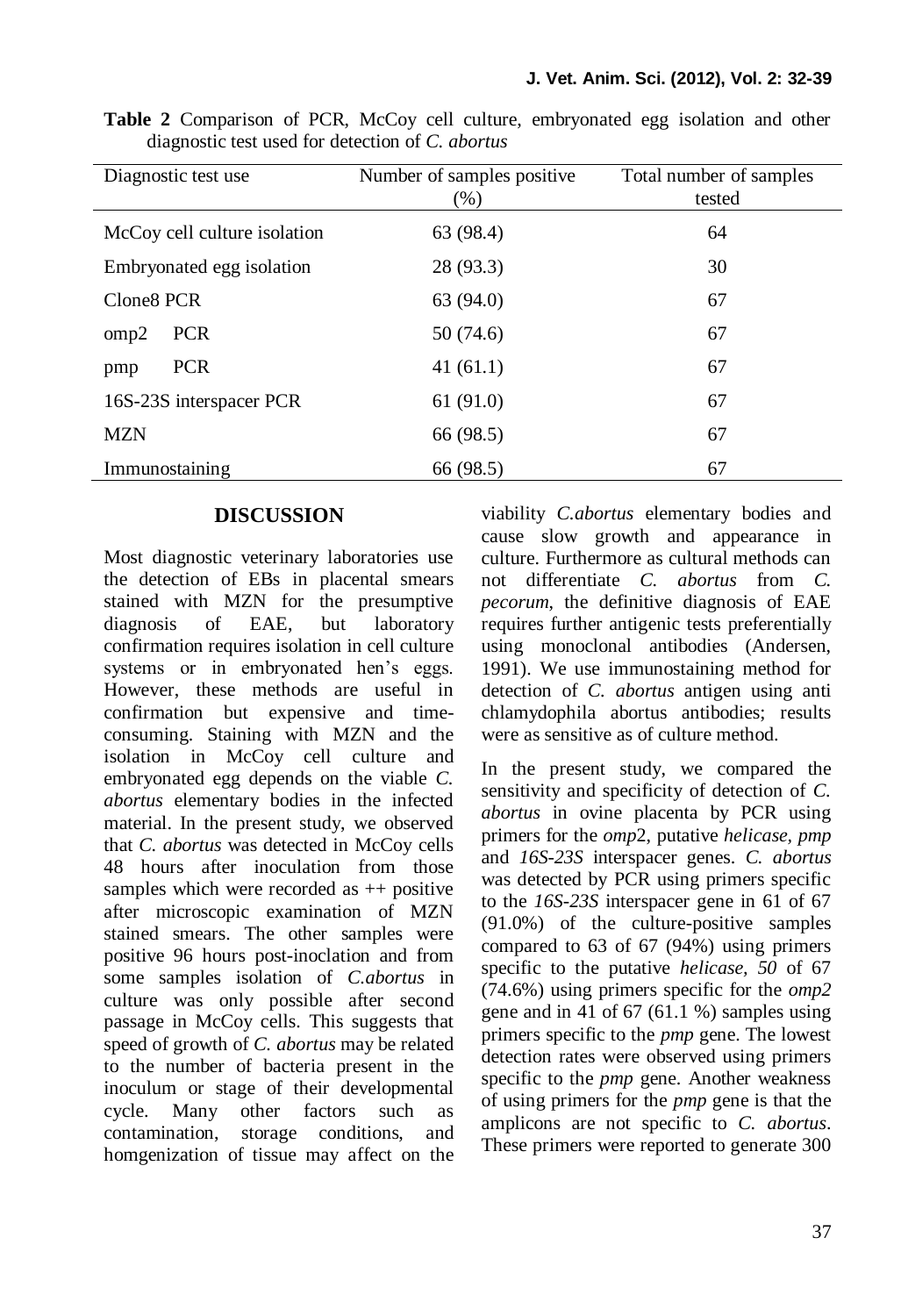bp amplicons from *C. abortus*, *C. psittaci*  and *C. caviae* strains but not from *C. pecorum*, *C. felis*, *C. pneumoniae* and *C. trachomatis* (Laroucau et al., 2001). Differentiation of *C. abortus* from *C. psittaci* and *C. caviae* was reported to be possible by looking at the RFLP patterns after digestion with *Alu*I. However, this is likely to be complicated by the possible amplification of four known pmp genes (*pmp*91A, *pmp*91B and *pmp90A*/B), which may have different RFLP patterns (Laroucau et al., 2001). The results showed the putative *helicase* gene and the *16S-23S* interspacer genes were good targets for detecting *C. abortus* by PCR. Our results confirm previous observations by other workers that the *16S-23S rRNA*  interspacer genes and the putative *helicase* gene are appropriate targets for the identification of *Chlamydia* spp. and *Chlamydophila* spp. (Madico et al., 2000; Creelan and McCllough., 2000). The results of this study indicate that isolation in cell culture or embryonated eggs is marginally more sensitive than PCR for the detection of *C. abortus* in field samples but it is more time-consuming and labour-intensive. Of the primers tested, those specific for the putative helicase gene were more sensitive. Primers derived from putative *helicase* provided good results on amplification of crude DNA extracted from placental tissues. Therefore, it could be used for detection of *C. abortus* from field samples. Studies could be carried out to improve sensitivity of primers using real time PCR or in Situ Hybridization on placental tissue for detecting *C. abortus*.

# **REFERENCES**

- Aitken, I. D. 1993. Ovine chlamydial abortion. In: *Chlamydial and Rickettsial Diseases of Domestic Animals*. Z. Woldehiwet, M. Ristic (ed). Pergamon Press, Oxford, UK. pp: 349-362.
- Andersen, A. A. 1991. Serotyping of *Chlamydia psittaci* isolates using serovar-specific monoclonal antibodies

with microimmunofluorescence test. *Journal of Clinical Microbiology*, 29: 707-711.

- Buendia, A. J., F. Cuello, L. D. Rio, M. C. Gallego, M. R. Caro, and J. Salinas. 2001. Field evaluation of a new commercially available ELISA based on a recombinant antigen for diagnosis Chlamydophila abortus (Chlamydia psittaci serotype 1) infection. *Veterinary Microbiology*, 78: 229-239.
- Creelan, J. L. and S. J**.** McCullough. 2000. Evaluation of strain-specific primer sequences from an abortifacient strain of ovine *Chlamydophila abortus* (*Chlamydia psittaci*) for the detection of EAE by PCR. *FEMS Microbiology Letters*, 190: 103 - 108.
- Everett, K. D., R. M. Bush, and A. A. Andersen**.** 1999. Emended description of the order *Chlamy-diales*, proposal of *Parachlamy-diaceae* fam. nov. and *Simkani-aceae* fam. nov., each containing one monotypic genus, revised taxonomy of the family *Chlamydiaceae*, including a new genus and five new species, and standards for the identification of organisms. *International Journal of Systemic Bacteriology*, 49: 415 - 440.
- Laroucau, K., A. Souriau, and A. Rodolakis. 2001. Improved sensitivity of PCR for *Chlamydophila* using *pmp* genes. *Veterinary Microbiology,* 82: 155-164.
- Longbottom, D., E. Psarouy, E. Vretou, and S. M. Dunbar. 2001. Diagnosis of ovine enzootic abortion using an indirect ELISA (rOMP91B iELISA) based on a recombinant protein fragment of the polymorphic outer membrane protein POMP91B of Chlamydophola abortus. *FEMS Microbiology Letters,* 195: 157- 161.
- Madico, G., T. C. Quinn, J. Boman, and C. A. Gydos. 2000. Touchdown enzyme time rerelease PCR for detection and identification of *Chlamydia trachomatis*, *C. pneumoniae* and *C. psittaci* using